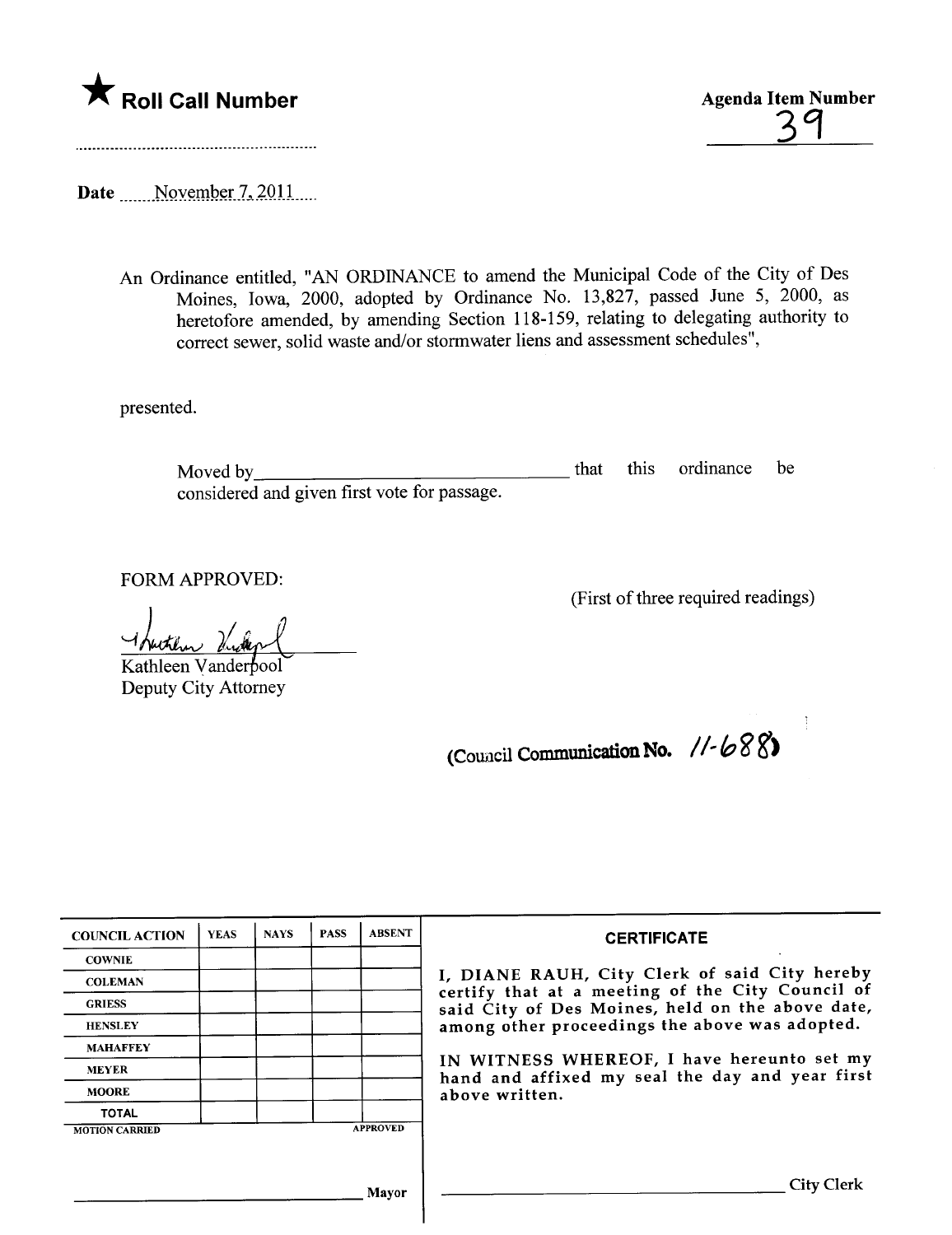$\overline{ }$ 

## ORDINANCE NO.

AN ORDINANCE to amend the Municipal Code of the City of Des Moines, Iowa, 2000, adopted by Ordinance No. 13,827, passed June 5, 2000, as heretofore amended, by amending Section 118-159, relating to delegating authority to correct sewer, solid waste and/or stormwater liens and assessment schedules.

Be It Ordained by the City Council of the City of Des Moines, Iowa:

Section 1. That the Municipal Code of the City of Des Moines, Iowa, 2000, adopted by Ordinance No. 13,827, passed June 5, 2000, as heretofore amended, is hereby amended by amending Section 118- 159 relating to delegating authority to correct liens and assessment schedules, as follows:

## Sec. 118-159. Collection procedures; discontinuance of water service; tax lien.

\_\_\_\_\_\_\_\_\_\_\_\_\_\_\_

(g) If full payment of all charges billed in a combined service active account billing statement, including late payment charges, is not received within 117 days after the billing date, the water works shall prepare an assessment schedule, as the city's billing and collection agent, listing such unpaid charges therein. If full payment of all charges billed in a combined service final account billing statement, including late payment charges, is not received within 90 days after the billing date, the water works shall prepare an assessment schedule, as the city's billing and collection agent, listing such unpaid charges therein. A \$5. 00 administrative processing fee shall be charged to each delinquent account at the time it is included in the assessment schedule, which amount shall be separately identified on the assessment schedule and included in the amount being assessed. The water works shall prepare an assessment schedule at least once each month, listing all delinquent sewer, solid waste collection, and stormwater management service charges, and late payment charges, which accrued in the prior month or since the last assessment schedule was certified. Each such assessment schedule shall also identify each delinquent charge by name of the account holder in whose name the delinquent rates or charges were incurred, shall identify each property for which the sewer, solid waste collection, and/or stormwater management service